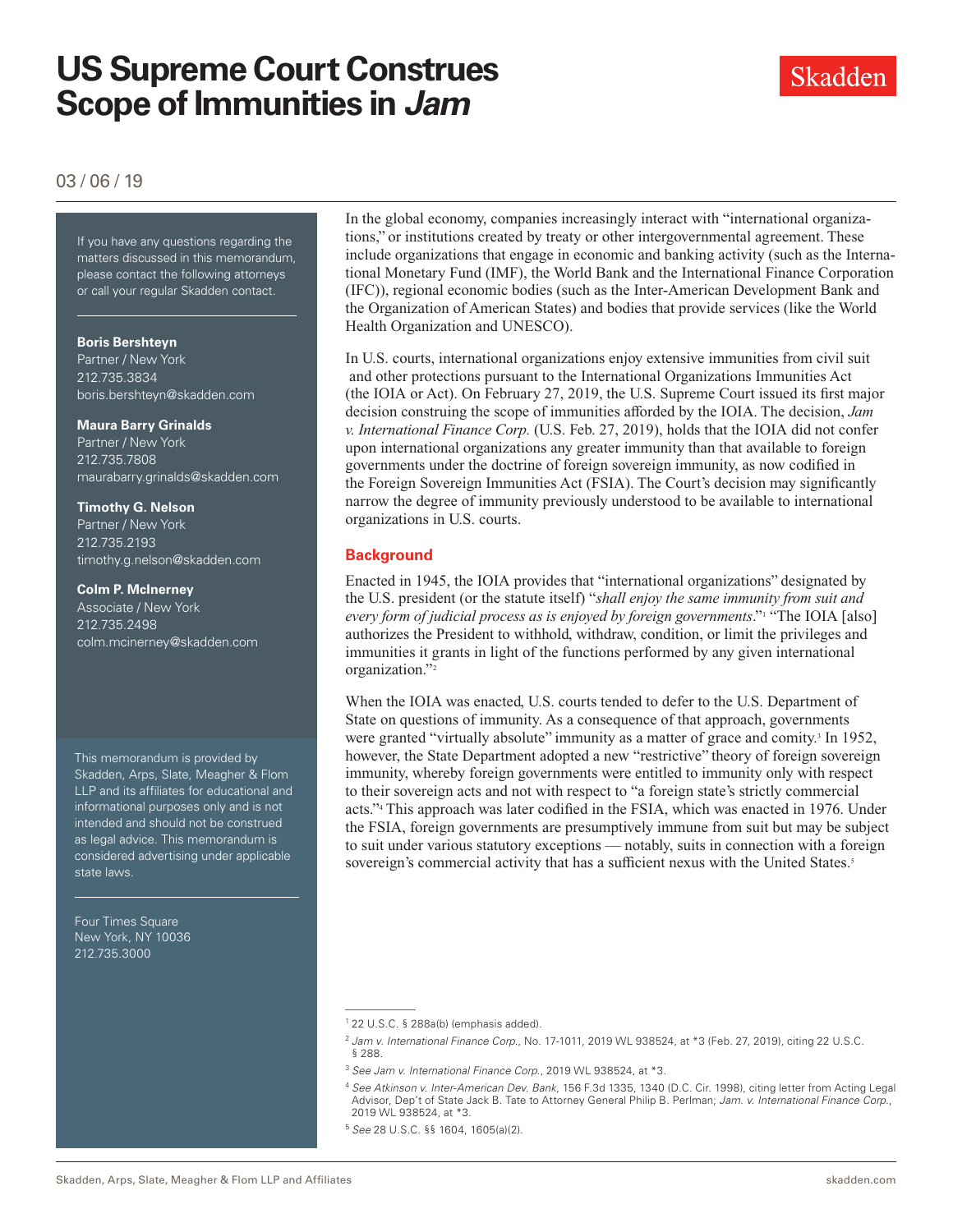#### **Case Law on International Organizations Prior to Supreme Court Decision**

As the "restrictive" theory of foreign sovereign immunity gained acceptance, a debate emerged over whether international organizations' immunity under the IOIA should also be "restrictive," or whether it should be "absolute," in that it would bar all lawsuits except in the case of an explicit or implied waiver of immunity (consistent with the philosophy at the time the statute was enacted). In 1980, the U.S. Court of Appeals for the District of Columbia Circuit, in *Broadbent v. Organization of American States*, 628 F.2d 27 (D.C. Cir. 1980), noted this issue but did not definitively adjudicate it.

In 1998, a three-judge panel of the D.C. Circuit ruled unequivocally in *Atkinson v. Inter-American Dev. Bank* that IOIA immunity was absolute and not subject to the FSIA exceptions.<sup>6</sup> In reaching this conclusion, the D.C. Circuit noted that the IOIA was enacted at a time when sovereign immunity was considered absolute and granted the president the power to reduce the extent of IOIA statutory immunity by presidential order (a power that had not been exercised).<sup>7</sup>

By contrast, in its 2010 decision in *OSS Nokalva, Inc. v. European Space Agency*, the U.S. Court of Appeals for the Third Circuit adopted a significantly narrower interpretation of IOIA immunity.<sup>8</sup> The Third Circuit expressly declined to follow *Atkinson* and instead held that the IOIA was a "reference statute" by which "Congress was legislating in shorthand, referring to another body of law — the law governing foreign organizations — to define the scope of the new immunity for international organizations."9 Accordingly, the immunity of international organizations was "link[ed]" to that of foreign governments, and thus if U.S. law narrowed the extent of immunity available to a foreign government (as occurred through the FSIA), then immunity under the IOIA would likewise be narrowed.<sup>10</sup>

### **The Underlying Dispute in** *Jam*

The dispute in *Jam* arose out of a loan by the IFC for the development of a power plant in India.11 In 2008, the IFC loaned \$450 million to Coastal Gujarat Power Limited (Coastal Gujarat), a company located in India, to assist with financing the construction of a coal-fired power plant in the state of Gujarat. Pursuant to the loan agreement, the IFC could revoke financial support if Coastal Gujarat did not comply with an environmental and social action plan designed to protect areas around the plant from damage.12

The IFC's subsequent audit report concluded that Coastal Gujarat did not comply with the plan and criticized the IFC for inadequately supervising the project.13 In 2015, a group of farmers and fishermen who lived near the plant, together with a local village, sued the IFC in the U.S. District Court for the District of Columbia. They claimed that pollution from the plant had contaminated or destroyed much of the surrounding area and, relying on the IFC's audit report, asserted several causes of action against the IFC including negligence, nuisance and breach of contract. In response, the IFC moved to dismiss for lack of subject matter jurisdiction, asserting that it was absolutely immune from suit under the IOIA.14

The district court, applying the D.C. Circuit's decision in *Atkinson*, granted the IFC's motion to dismiss because the IFC enjoyed "virtually absolute" immunity from suit. The D.C. Circuit, also following *Atkinson*, affirmed, although one member of the panel noted (in a concurring opinion) that she would have decided the question differently, were she not bound by existing D.C. Circuit precedent.<sup>15</sup>

#### **Supreme Court Decision Establishes 'Restrictive' Immunity for International Organizations**

The Supreme Court granted *certiorari* and on February 27, 2019, reversed and remanded the D.C. Circuit's decision, holding that the IOIA grants international organizations such as the IFC the "same immunity" from suit that foreign governments enjoy today under the FSIA.

Writing for the Court, Chief Justice John G. Roberts, Jr. found that, by granting international organizations the "same immunity" from suit "as is enjoyed by foreign governments," the IOIA "seems to continuously link the immunity of international organizations to that of foreign governments, so as to ensure ongoing

<sup>6</sup> *Atkinson v. Inter-American Dev. Bank*, 156 F.3d 1335 (D.C. Cir. 1998). <sup>7</sup> *See id.* at 1341.

<sup>8</sup> *See OSS Nokalva, Inc. v. European Space Agency*, 617 F.3d 756 (3d Cir. 2010). <sup>9</sup> *Id*. at 761-62, quoting *Atkinson*, 156 F.3d at 1340.

<sup>10</sup>*See id.* at 762-63.

<sup>&</sup>lt;sup>11</sup> The IFC is an international development bank headquartered in Washington, D.C., and a designated international organization under the IOIA. It "is charged with furthering economic development 'by encouraging the growth of productive private enterprise in member countries, particularly in the less developed areas, thus supplementing the activities of' the World Bank." *Jam v. International Finance Corp.*, 2019 WL 938524, at \*4, quoting Articles of Agreement of the International Finance Corporation, Art. I, Dec. 5, 1955, 7 U.S.T. 2193, T. I. A. S. No. 3620.

<sup>12</sup>*See id.* 

<sup>&</sup>lt;sup>13</sup> See id. In its brief before the Supreme Court, the IFC stated that "Petitioners, a group of Indian nationals, filed a complaint with IFC's Compliance Advisor Ombudsman (CAO), alleging that the power plant had caused environmental harms" and that "[t]he CAO issued findings and suggestions addressing how IFC might better ensure compliance with its self-imposed internal standards." Brief for Respondent at 11, *Jam v. International Finance Corp*., 2019 WL 938524 (Feb. 27, 2019) (No. 17-1011).

<sup>14</sup>S*ee Jam v. International Finance Corp.*, 2019 WL 938524, at \*4.

<sup>15</sup>*See id.* at \*5.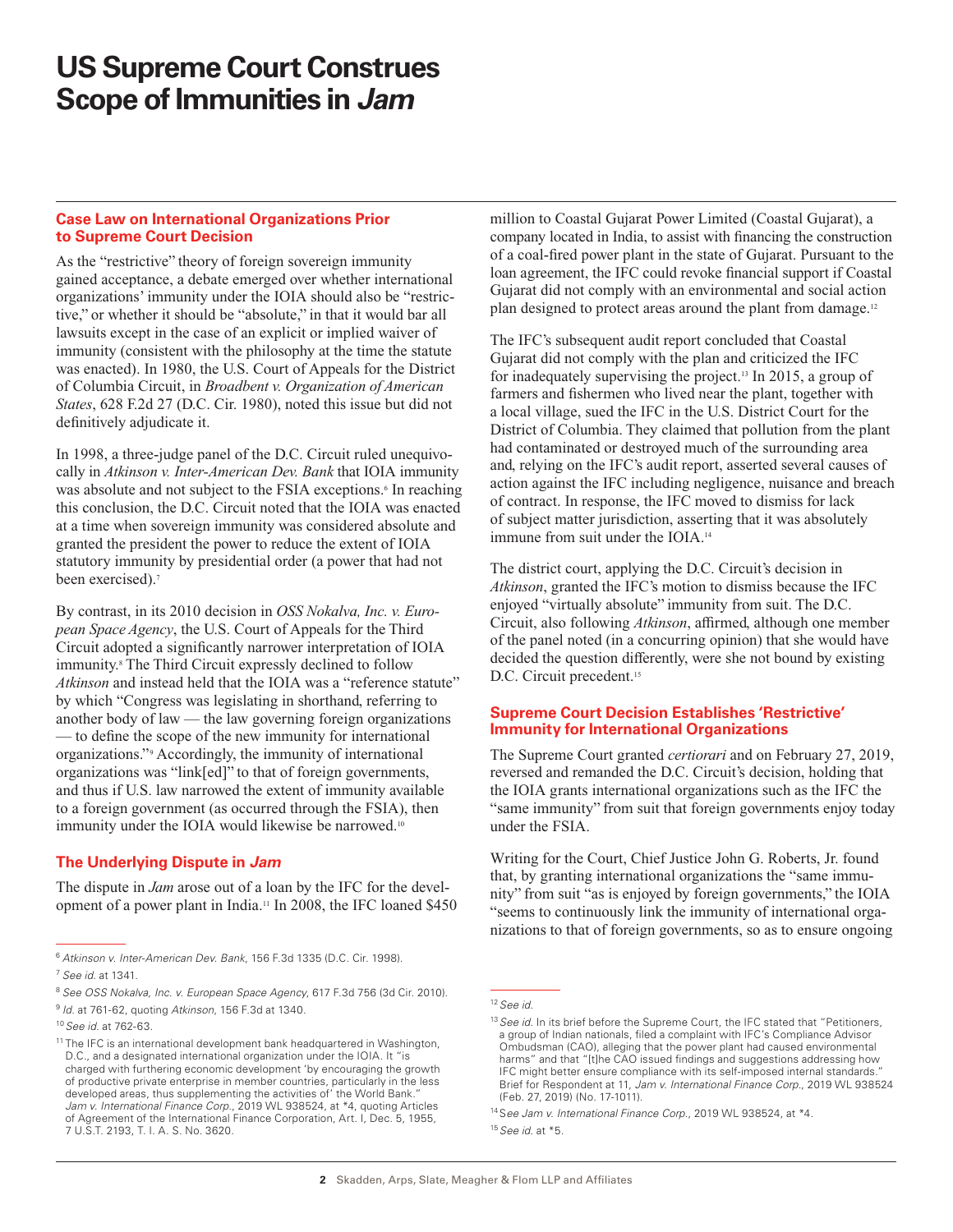parity between the two."16 Were this otherwise, the statute "could ... have simply stated that international organizations 'shall enjoy absolute immunity from suit,' or specified some other fixed level of immunity."17 The Court drew support for this view "in other statutes that use similar or identical language to place two groups on equal footing," for example civil rights legislation guaranteeing equality of treatment between certain groups of persons, with the standard of equality understood to be "continuous" in nature "with respect to the rights in question."<sup>18</sup>

The Court added that "when a statute refers to a general subject, the statute adopts the law on that subject as it exists whenever a question under the statute arises."19 Thus, the IOIA's "reference to an external body of potentially evolving law — the law of foreign sovereign immunity," was a "general" rather than "specific" reference to "a specific provision of another statute," and "[t]he IOIA should therefore be understood to link the law of international organization immunity to the law of foreign sovereign immunity, so that the one develops in tandem with the other."<sup>20</sup>

The Court also rejected claims that a high standard of immunity was necessary to achieve a distinct goal from foreign sovereign immunity applicable to international organizations, namely, to "allow [international] organizations to freely pursue the collective goals of member countries without undue interference from the courts of any one member country."21 The Court reasoned that this argument "gets the inquiry backward" and a court ordinarily assumes that "'the legislative purpose is expressed by the ordinary meaning of the words used."<sup>22</sup> Here, the language was intended "to link the law of international organization immunity to the law of foreign sovereign immunity, so that the one develops in tandem with the other."23 The Court also rejected the argument that providing less than absolute immunity under the IOIA would have undesirable policy consequences (for example, that the threat of money damages would jeopardize the work of international development banks),<sup>24</sup> observing that this could be addressed on a case-by-case basis.25 The Court also noted that its holding might not be as broad as the IFC's counsel had suggested in argument, since "the privileges and immunities accorded by

<sup>16</sup> *Id*.

<sup>19</sup> *Id*. at \*6.

<sup>21</sup> *Id*.

the IOIA are only default rules" and the founding agreement establishing an organization can "always specify a different level of immunity."26

The Court added that restrictive immunity would not necessarily expose international development banks to suit because it was not clear "that the lending activity of all development banks qualifies as commercial activity within the meaning of the FSIA."27 That would require a showing that this form of lending is "'the *type*' of activity 'by which a private party engages in' trade or commerce."<sup>28</sup> And even if the activity did qualify as commercial, the FSIA's other requirements had to be met, including that the commercial activity have a sufficient nexus to the United States and the lawsuit be "based upon" either the commercial activity itself or acts performed in connection with the commercial activity.29

The Court further noted that, during oral argument in the case, the solicitor general had suggested that "the lending activity of at least some development banks, such as those that make conditional loans to governments, may not qualify as 'commercial' under the FSIA" and "it has 'serious doubts' whether petitioners' suit, which largely concerns allegedly tortious conduct in India, would satisfy the 'based upon' requirement [of the FSIA]."30

### **Justice Breyer's Dissent**

In a lengthy dissent, Justice Stephen G. Breyer argued that the IOIA granted international organizations the same immunity that foreign sovereigns enjoyed when the statute was enacted in 1945. In reaching his conclusion, he remarked that he had "rest[ed] more heavily than does the majority upon the statute's history, its context, its purposes, and its consequences."31

Examining the history of the international organizations that the United States joined during and after World War II, such as the UN and the IMF, Justice Breyer concluded that "[t]his history makes clear that Congress enacted the [IOIA] as part of an effort to encourage international organizations to locate their headquarters and carry on their missions in the United States," and "Congress intended to enact 'basic legislation' that would fulfil its broad immunity-based commitments" to what were then

<sup>17</sup> *Id*.

<sup>18</sup> *Id*., citing 42 U.S.C. §§ 1981(a), 1982; *Jones v. Alfred H. Mayer Co.*, 392 U.S. 409, 427-30, 88 S. Ct. 2186, 20 L.Ed.2d 1189 (1968).

<sup>20</sup> *Id*.

<sup>22</sup>*Id*., quoting *American Tobacco Co. v. Patterson*, 456 U.S. 63, 68, 102 S. Ct. 1534, 71 L.E.2d 748 (1982) (alterations omitted).

<sup>23</sup>*Id*. at \*5.

<sup>24</sup> *Id*. at \*8.

<sup>25</sup> *Id*. at \*9.

<sup>&</sup>lt;sup>26</sup> *Id.* at \*8. The Court cited, among other things, the 1946 Convention on the Privileges and Immunities of the United Nations, 13 Feb 1946, 21 UST 1418. Article II (2) of that convention confers on the U.N. "immunity from every form of legal process except insofar as in any particular case it has expressly waived its immunity."

<sup>27</sup> *Id*. at \*9.

<sup>28</sup> *Id*., quoting *Republic of Argentina v. Weltover, Inc.*, 504 U.S. 607, 614, 112 S. Ct. 2160, 119 L.Ed.2d 394 (1992).

<sup>29</sup> *Id*.

<sup>30</sup>*Id*.

 $31/d$ .